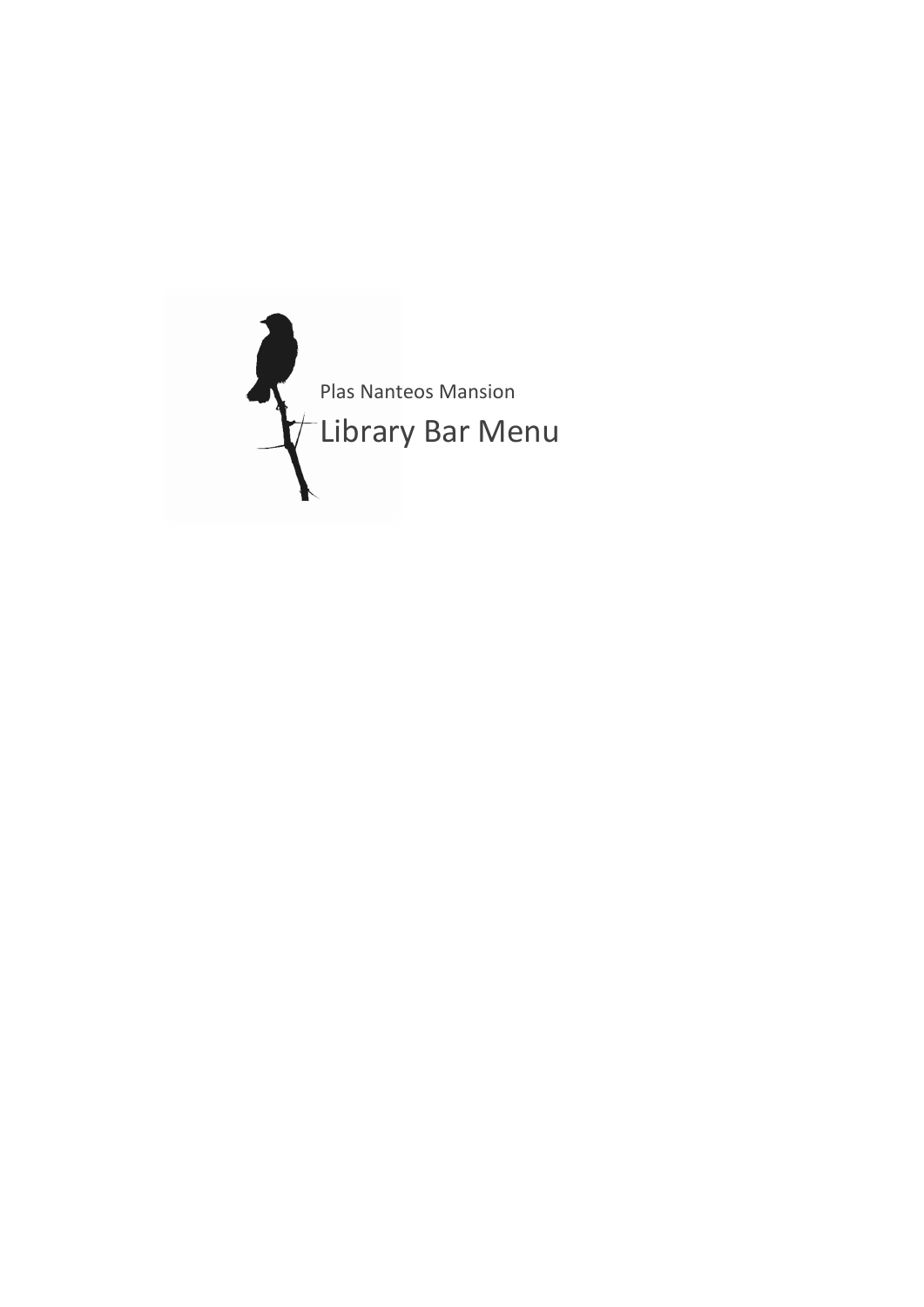# Gin Menu

#### Gin

| Hendricks 41.4%                       | £4.00 |
|---------------------------------------|-------|
| Brecon Welsh Gin 40%                  | £3.50 |
| Chase Pomelo & Grapefruit Gin 40%     | £4.50 |
| Aber Falls Welsh Rhubarb & Ginger 41% | £3.50 |
| Aber Falls Welsh Dry Gin 41%          | £3.50 |
| Aber Falls Welsh Marmalade Gin 41%    | £3.50 |

#### Tonics

| Double Dutch Tonic<br>£1.80 |  |
|-----------------------------|--|
|-----------------------------|--|

### Whiskey

| Penderyn Legend 46%      | £4.70  |
|--------------------------|--------|
| Penderyn Port Finish 59% | £26.50 |
| Famous Grouse 40%        | £3.90  |
| Glenkinchie 43%          | £5.25  |
| Talisker 10yr 45.8%      | £5.25  |
| Jack Daniels 40%         | £3.00  |
| Glenfiddich 40%          | £4.70  |
| Yamazaki 12-Year-Old 43% | £6.80  |
| Monkey Shoulder 40%      | £4.50  |
| Makers Mark Bourbon 45%  | £4.00  |

#### Vodka

| Chase Original Potato 40%   | £5.25 |
|-----------------------------|-------|
| Chase Rhubarb Vodka 40%     | £5.25 |
| Brecon 5 Welsh Vodka 40%    | £5.25 |
| Reyka Icelandic Vodka 37.5% | £4.20 |

#### Rum

| Malibu Coconut Rum 21%        | £2.60 |
|-------------------------------|-------|
| Deadmans Fingers Coffee 37.5% | £3.65 |
| Havana Club 3yr 40%           | £3.15 |
| Havana Club 7yr 40%           | £3.65 |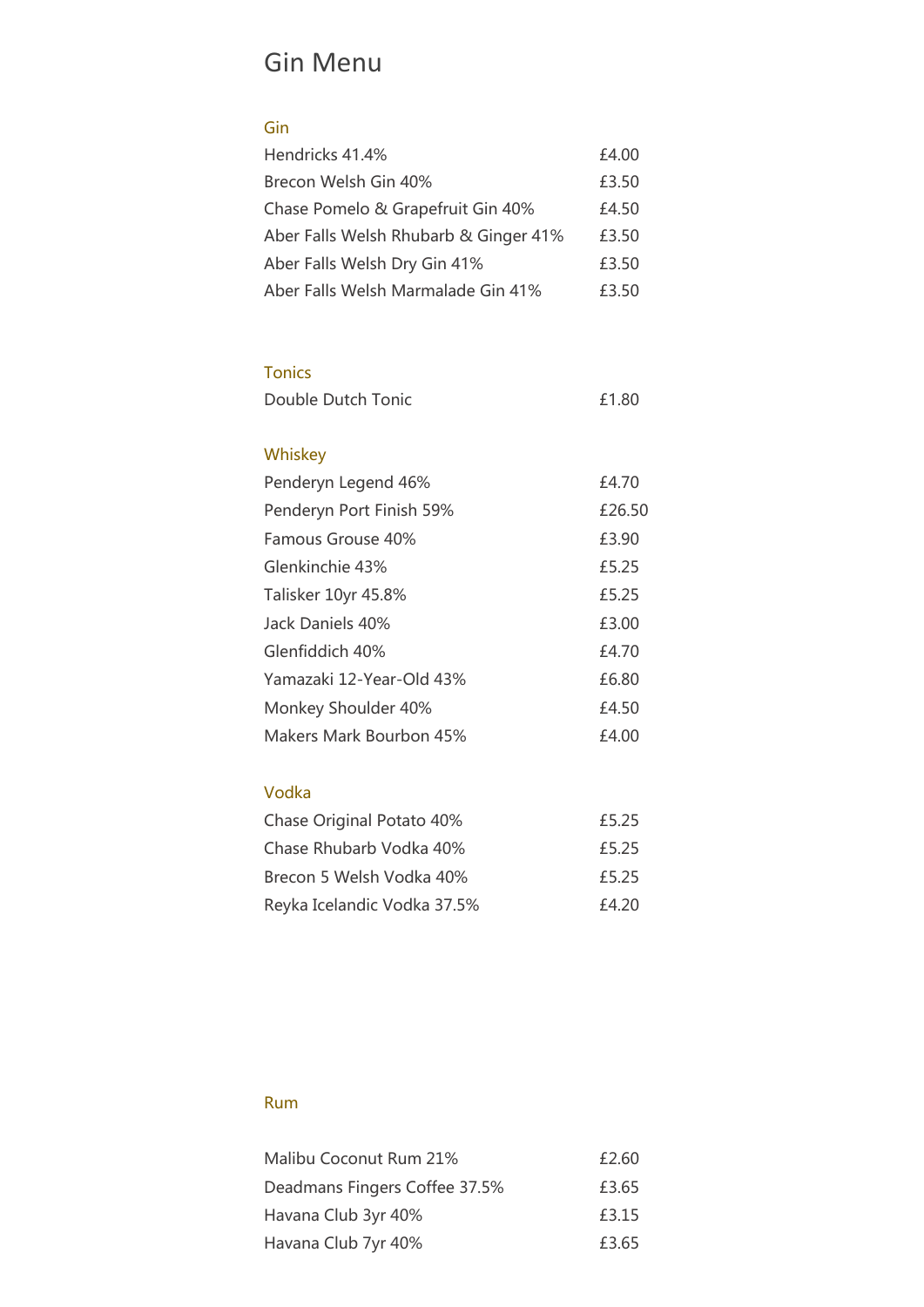| Kraken Spiced Caribbean 40% | £3.40 |
|-----------------------------|-------|
| Barti Ddu Spiced Rum 35%    | £3.90 |

#### Bottled Beers and Ciders

| Peroni Nastro Azzurro 5.1% 330ml        | £4.20 |
|-----------------------------------------|-------|
| Birra Moretti 4.6% 330ml                | £4.00 |
| Becks Blue 0% 330ml                     | £3.15 |
| Gower Power 5.5% 500ml                  | £4.20 |
| Purple Moose Glaslyn Ale 4.2% 500ml     | £5.25 |
| Purple Moose Snowdonia Ale 3.6% 500ml   | £5.25 |
| Purple Moose Elderflower Ale 4.2% 500ml | £5.25 |
| Black Dragon Cider 7.0% 500ml           | £5.25 |
| Autumn Magic Cider 4.0% 500ml           | £5.25 |
| Guinness Surger Can 4.1%                | £5.25 |

#### Soft Drinks

|                                                     | Glass /Pint |
|-----------------------------------------------------|-------------|
| Pepsi Max                                           | £1.70/£3.50 |
| Lemonade                                            | £1.50/£3.00 |
| J2O Juices                                          | £3.15       |
| (Apple+Mango, Orange+Passionfruit, Apple+Raspberry) |             |
| <b>Frobishers Fruit Juices</b>                      | £3.15       |
| (Apple, Orange, Cranberry)                          |             |
| Willys Sparkling Apple Juice 275ml                  | £3.50       |
| Fentimans 275ml                                     | £3.65       |
| (Rose Lemonade, Victorian Lemonade, Ginger Beer)    |             |
| Soda + Cordial                                      | £1.50       |
| (Orange, Blackcurrant, Lime)                        |             |

#### Port

| Dows Fine Tawny Port          | £3.70 |
|-------------------------------|-------|
| <b>Tanners Fine Ruby Port</b> | £2.95 |
| Dows Crusted Port             | £5.10 |
| Welsh Elderberry Port         | £4.70 |

# Sherry

| <b>Regency Sweet Sherry</b>    | £3.40 |
|--------------------------------|-------|
| <b>Croft Pale Cream Sherry</b> | £4.70 |
| Tio Pepe Palomino Fino Sherry  | £5.25 |
| Amontillado Medium Dry Sherry  | £3.10 |